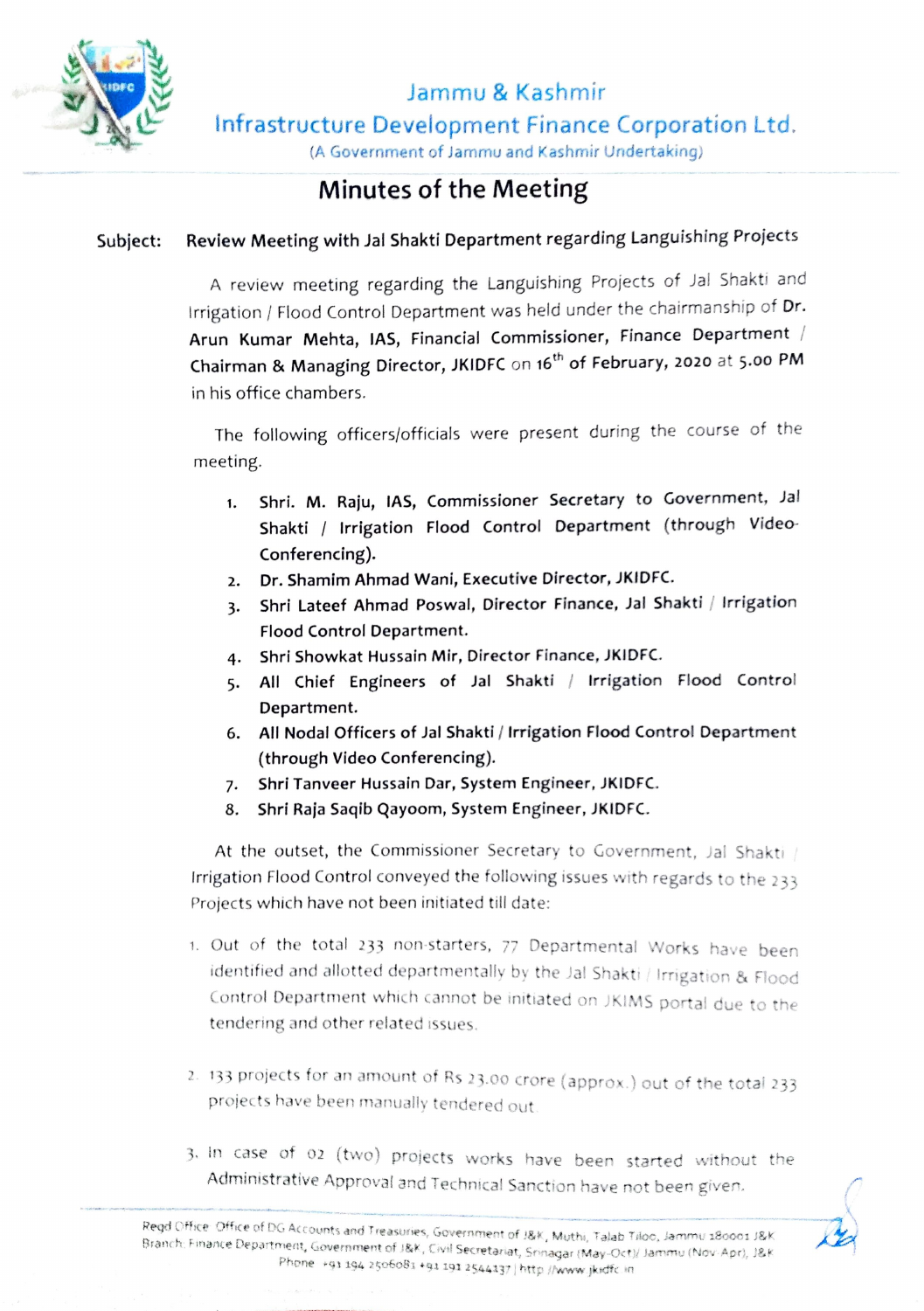- 4. In Eight Projects (08) projects, the Cost Escalation has been witnessed in the Allotment Cost beyond 15% permissible limit.
	- 5. Till March, 2021, 330 more Projects of Jal Shakti and Irrigation & Flood Control Department, in addition to the previously completed projects, which consists 230 projects of Jal Shakti Jammu Division, 69 projects of Jal Shakti Kashmir Division, 13 projects of Irrigation & Flood Control Jammu and 18 projects of Irrigation & Flood Control, Kashmir, shall be completed

After thorough deliberations over the issues, the following directions were passed by the Chairman & Managing Director, JKIDFC:

- 1. In case of 77 Projects which have been taken up departmentally, JKIDFC shall only fund balance e-tendered work for completion and no liabilities in any case shall be funded.
- 2. The Chairman also directed that in case of 133 projects which have been manually tendered, the Department shall provide the list of these projects within a fortnight to JKIDFC with details.
- 3. In case of two (02) projects which have no Administrative Approval and Technical Sanction, the Chairman directed the Department to give Post facto Administrative Approval to the said projects and also forward the details of these projects to JKIDFC which shall be examined separately.
- 4. In case of Cost Escalation in Eight (o8) Projects, the Chairman directed that in case of projects which have cost escalation below 15% of the total allotted cost, JKIDFC shall consider for payment after justification by the Nodal Officer. However, in case of projects in which the cost escalation is beyond 15%, the chairman directed that physical verification of these projects shall be carried out and reports shall be forwarded to JKIDFC with a proper justification by the Department and shall be brought before the Chairman & Managing Director, JKiDFC for further course of action.
- .The Chairman also directed the Department to take a serious note of the Delay of invoices by the Nodal Officers and also the Department shail ask for the explanation from all Nodal Officers regarding the delay in the invoices. The Chair also directed that action shail be taken against the Nodal Oficers who have been using a casual approach towards the submission of the bills on the JKIMS portal.